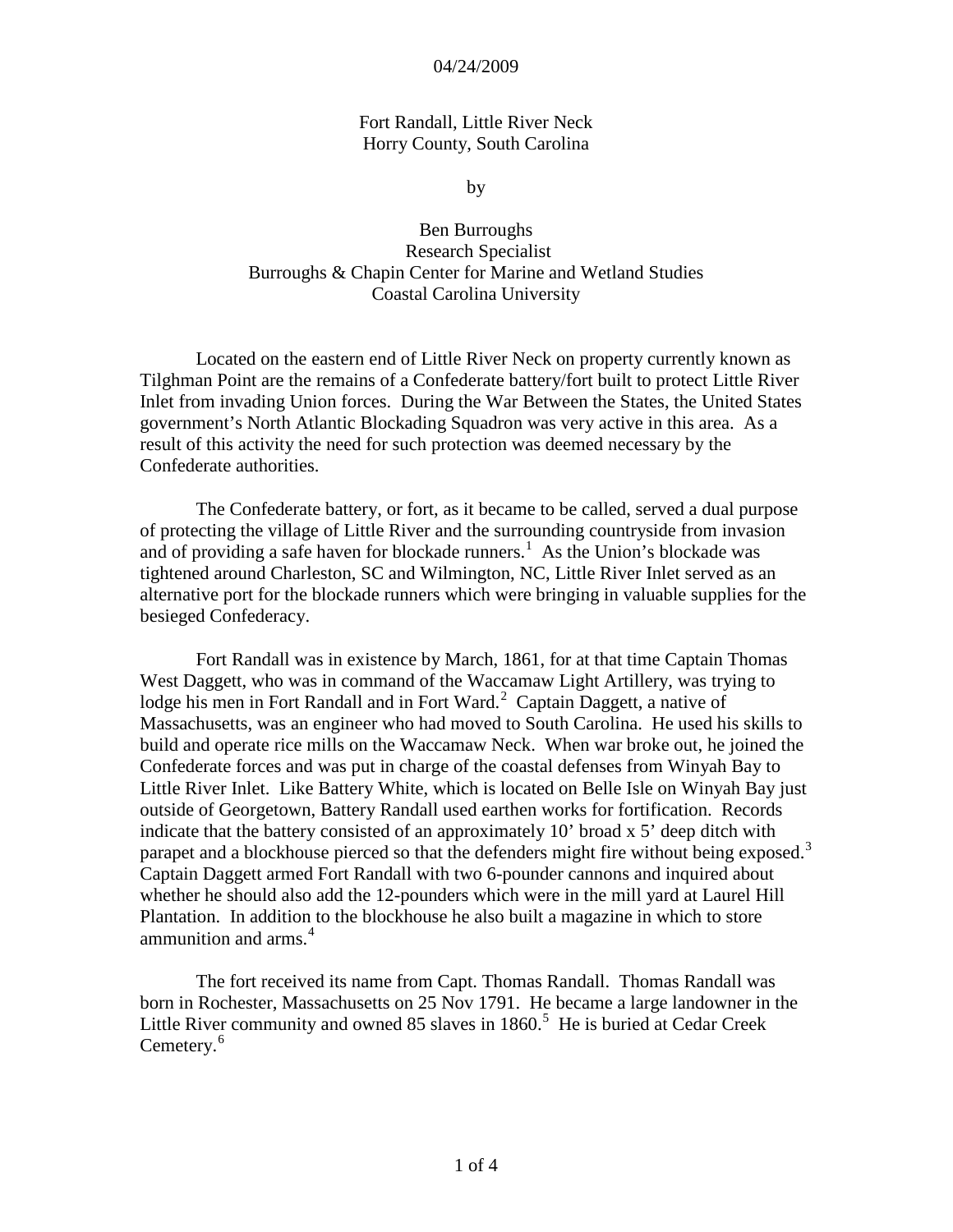Federal naval records tell us that there was considerable blockade running activity in the Little River Inlet area. Acting Volunteer Lieutenant George W. Browne, commander of the *U.S. Bark Fernandina* off Wilmington on 14 Dec 1861 reported, "*Sir: I have to report that on the evening of the 13th instant, off Little River Inlet, North [sic] Carolina, I observed numerous fires. Some forty were counted in one place, and several others in scattered positions of from 1 to 2 miles apart along the coast. At 7 p.m. I tacked and stood in to reconnoiter. On nearing the shore I observed several bodies of men, which caused me to believe there was an encampment of Confederate troops and the distant fires were their picket guard. After having burned a preparatory signal and receiving no answer, I opened fire with my starboard battery on the men and fired, several of the shots being heard to strike some hard substance very distinctly. At this time the vessel was within 700 yards of the beach in 4 fathoms of water; could see the men on shore running plainly. After firing three rounds with the starboard battery, tacked ship and fired one round of shot and one shell from port battery. By this time the fires were mostly extinguished. Secured the batteries and proceeded on our course. From the appearance of things, I am now led to believe the fires were signals for some vessel endeavoring to run a cargo. Having stood close in during the morning, and seen several men on the beach, they perhaps supposed I was the vessel expected, or one*  wishing to run the blockade<sup>"[7](#page-3-6)</sup> It should be mentioned that some U.S. naval reports erroneously referred to Little River Inlet as being in NC instead of SC. The state line is located just north of the mouth of the inlet.

Lieutenant E. Hooker, Commanding the *USS Victoria*, while on an expedition to Little River in search of blockade runners, reported on January 2, 1863, "*Sir: I have to report my coal as reduced to 10 tons. I have also to report that I have received information by contrabands, four of whom came to my ship December 30, that there were two schooners in Little River, nearly or quite loaded for sea, and also one in Shallotte in the same condition. On the afternoon of the 31st a sail was discovered inside, which we thought was working down to Little River Bar. We soon, however, lost sight of her. At sunset I got underway and proceeded to Little River and lay off and on for a while. At 8 p.m. I came to anchor and sent a boat on shore. At the first point of landing they were met by cavalry pickets and retired. They then entered the river and proceeded several miles up the river without, however, discovering anything except more cavalry pickets. The boat returned to the ship at 7 o'clock a.m., January 1, and I returned to my anchorage. The schooners in Little River are the Argyle and James Bailey. At high water there is about 9 feet on Little River Bar.*"[8](#page-3-7)

It is clear from the surviving records of the North Atlantic Blockading Squadron that Little River was used by blockade runners. A captured Confederate document from Major A.B. Magruder of Wilmington, NC states, "*Run into the mouth of Little River, a small stream of \_ feet water, near the boundary line of North and South Carolina, emptying into the Atlantic about 30 or 40 miles below Cape Fear. It is not down on the charts nor on the coast survey, and its existence even – certainly its harbor and anchorage ground – is hardly known to any Yankee. Communications from a little village or post-office called Little River, about 4 or 6 miles from the mouth, are readily had with the interior by country roads, etc., with Charleston and Wilmington. A pilot can*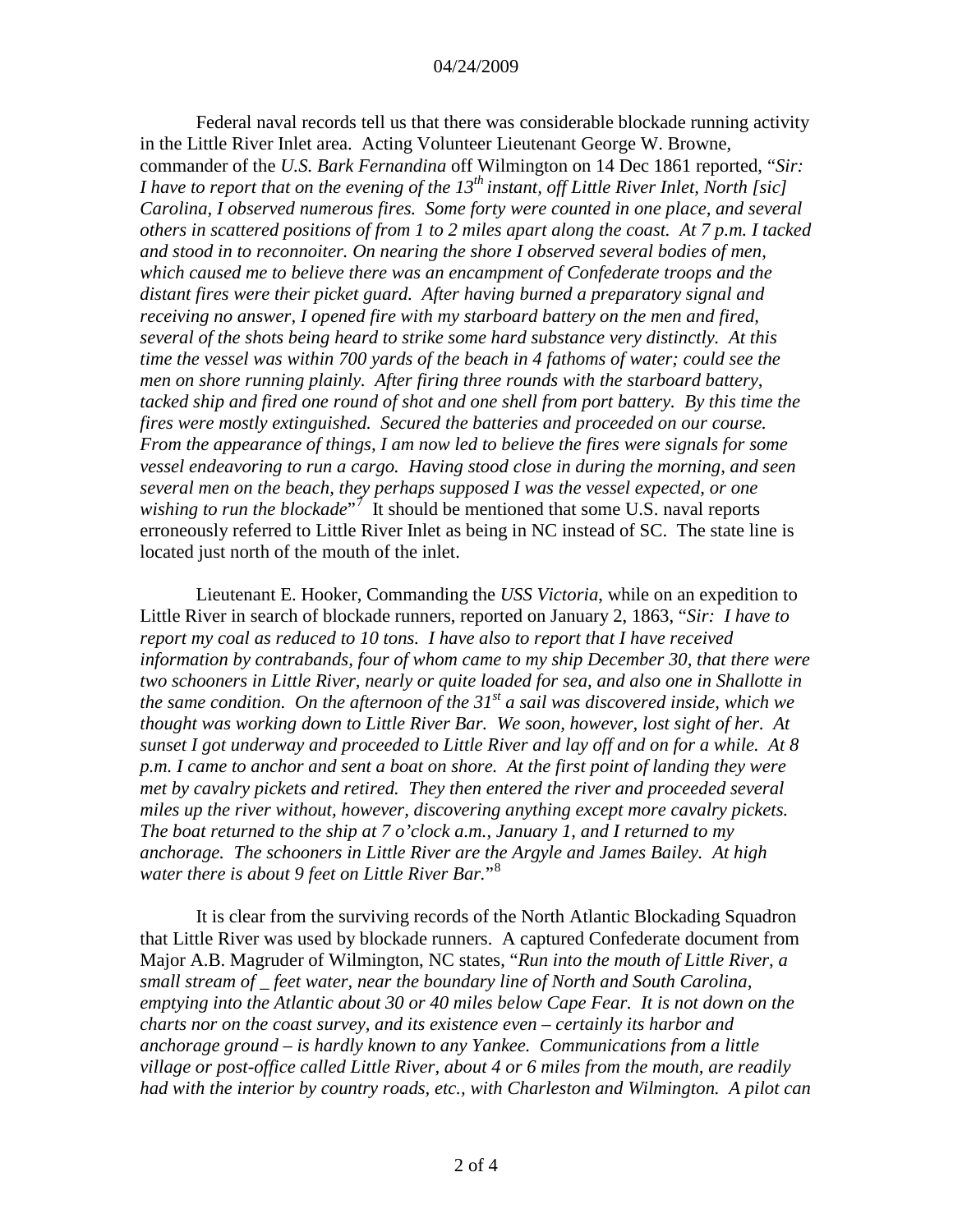*be had at Wilmington to meet and bring in vessels from the coast, and rosin and turpentine in any quantity can be procured for return cargo; also cotton, lumber, etc.*"[9](#page-3-8)

Another report in the *Official Records of the Union and Confederate Navies* tells us of how Lt. William Barker Cushing (1842-1875), commanding a captured schooner, the *Home*, which he had disguised as an English blockade runner, attempted to capture some pilots in Wilmington but failed. Having heard of a pilot station at Little River, he then sailed there to try his luck. This venture resulted in an attack on Fort Randall. In his report dated January 8, 1863, he states, "*Sir: I have the honor to report that I failed to capture the Wilmington pilots where I desired to act. Having learned, however, that there was a pilot station at Little River, 30 miles below Fort Caswell, I made sail for that point and reached it on the morning of the 5th. At 8 o'clock at night I crossed the bar with three cutters and twenty-five men, and proceeded up the river. My object was to*  look for pilots, and also to find some schooners supposed to be inside. About a mile from *the mouth the enemy gave us a volley of musketry from a bluff on the left. I beached the boats at once, formed my men about 200 yards from the enemy's position, and gave the order, "forward; double quick; charge." Without firing a musket the men moved forward, and when we got clear of the woods I saw a fort in front and the light of the camp fires. Knowing that the rebels were ignorant of our numbers, I charged with the bayonet and captured their works, going over one side as they escaped over the other. I found the fort an earthwork, surrounded by a ditch about 10 feet broad by 5 deep. Inside was a blockhouse pierced for musketry. No guns were mounted. I learn that it was held by one company of infantry. The enemy left in such haste that their stores, clothing, ammunition, and a portion of their arms were captured. I destroyed all that I could not bring away. I went a short distance farther up the river; had another skirmish; did not see the schooners; got out of ammunition and returned with the loss of but one man shot in the leg. In conclusion, I beg leave to state that officers and men behaved nobly. Acting Master's Mates Valentine and Hicks were with me. Acting Master Savage, commanding mortar schooner Matthew Vassar, furnished me with two boats and a portion of the men…P.S. – The fort was in South Carolina, 1 mile from the border line*"[10](#page-3-9) Apparently, the cannons that had been mounted in 1861 had later been removed to more strategic locations as the war worsened as per General Lee's plan for coastal defense, leaving Little River without the benefit of the protection of heavy artillery.<sup>[11](#page-3-10)</sup>

According to Cushing's biography, years after the altercation he supposedly wrote, "*At the enemy we went, yelling like demons, and coming out into the open space saw, by the light of a camp fire, an earthwork looming up in front. It was no time to turn back, another yell and we were through the ditch and over the parapet, sole possessors of a fort and blockhouse, from which the frightened garrison five times our numbers, had run away deceived by our boldness into the belief that they not we were the surprised party.*"<sup>[12](#page-3-11)</sup>

One month and five days after Cushing's attack on Fort Randall, another incident is reported in the area which mentions Fort Randall and gives us a picture of the activities there. James C. Gibney and George Smith, both Acting Ensigns aboard the *USS Maratanza* off Little River reported, "*Sir: In obedience to your order to make*